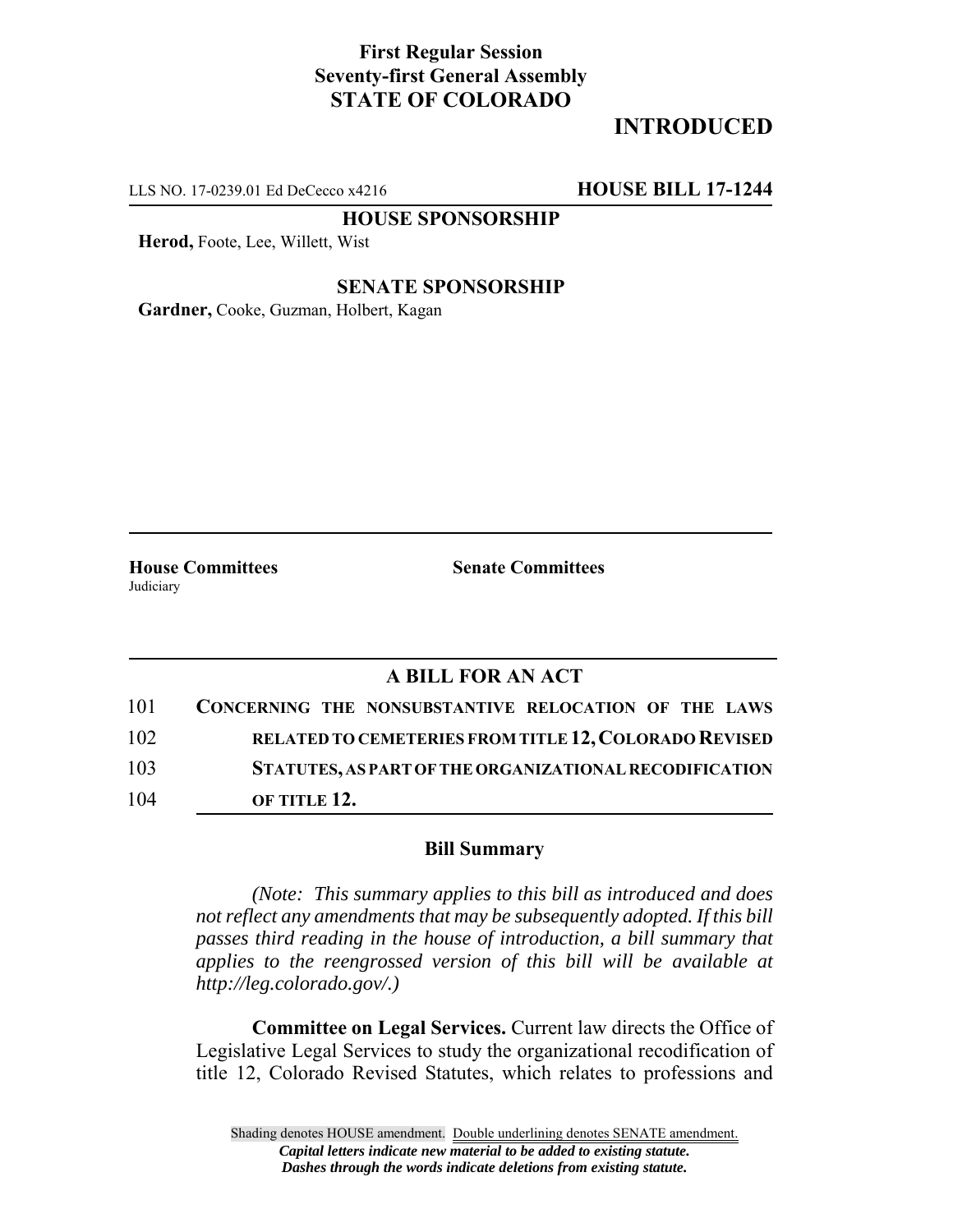occupations. To implement the initial recommendations of the study, **section 1** of the bill relocates article 12 of title 12, which relates to cemeteries, to title 6.

**Section 4** repeals the article where this law was previously codified, and **sections 2 and 3** make conforming amendments.

 *Be it enacted by the General Assembly of the State of Colorado:* **SECTION 1.** In Colorado Revised Statutes, **add with amended and relocated provisions** article 23 to title 6 as follows: **ARTICLE 23 Cemeteries 6-23-101. [Formerly 12-12-101] Definitions.** As used in this article ARTICLE 23, unless the context otherwise requires: (1) "Burial memorial" means any type of gravestone, tombstone, headstone, memorial, monument, or marker that commemorates the permanent disposition of the remains of a human body either below or above the surface of the ground.  $(1.5)(2)$  "Cemetery" means any place, including a mausoleum, in which there is provided space either below or above the surface of the ground for the interment of the remains of human bodies. "Cemetery" does not include a cemetery that is owned, operated, or maintained by a government or governmental agency, by a church or synagogue, by a labor organization, by a cooperative association as defined in section 18 7-55-101, C.R.S., by a corporation organized and operated exclusively for religious purposes, or by a fraternal society, order, or association operating under the lodge system and exempt from the payment of state income tax and that has as its main business something other than the ownership, operation, or maintenance of any business connected with the burial of the dead.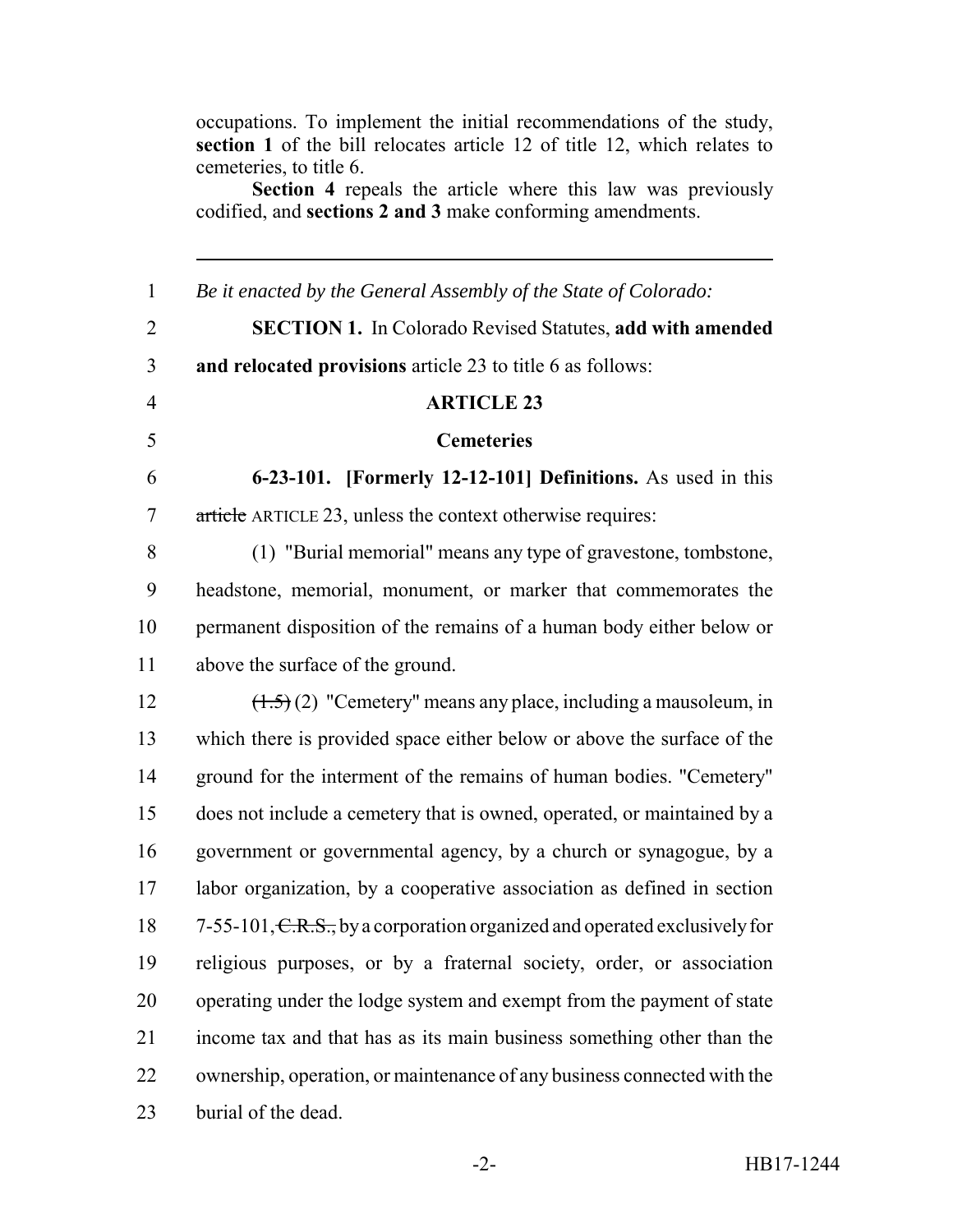1  $(2)$  (3) "Cemetery authority" means any person who owns, 2 maintains, or operates a cemetery.

## $\frac{(2.5) Repeated}{2.5}$

 $(3)$  (4) "Endowment care cemetery" means any cemetery, the authority of which does, or represents to the public that it does, collect funds for the purpose of caring for, maintaining, or embellishing the cemetery to preserve it from becoming unkempt or a place of reproach and desolation. It does not include a cemetery which is owned, operated, or maintained by a government or governmental agency, by a church, by a labor organization, by a cooperative association as defined in section 11 7-55-101, C.R.S., by a corporation organized and operated exclusively for religious purposes, or by a fraternal society, order, or association operating under the lodge system and exempt from the payment of state income tax and which has as its main purpose something other than the ownership, operation, or maintenance of any business connected with burial of the dead.

 (4) (5) "Grave space" means any space in the ground for the interment of the remains of a human body.

19  $(4.5)$  (6) "Inscription" means any words or symbols on a burial memorial.

21  $(5)$  (7) "Interment" means the permanent disposition of the remains of a deceased person by cremation, inurnment, entombment, or burial.

24  $(6)$  (8) "Niche" or "crypt" means a space in any structure above the ground for the interment of the remains of a human body.

26  $(7)(9)$  "Nonendowment care cemetery" means any cemetery other 27 than an endowment care cemetery.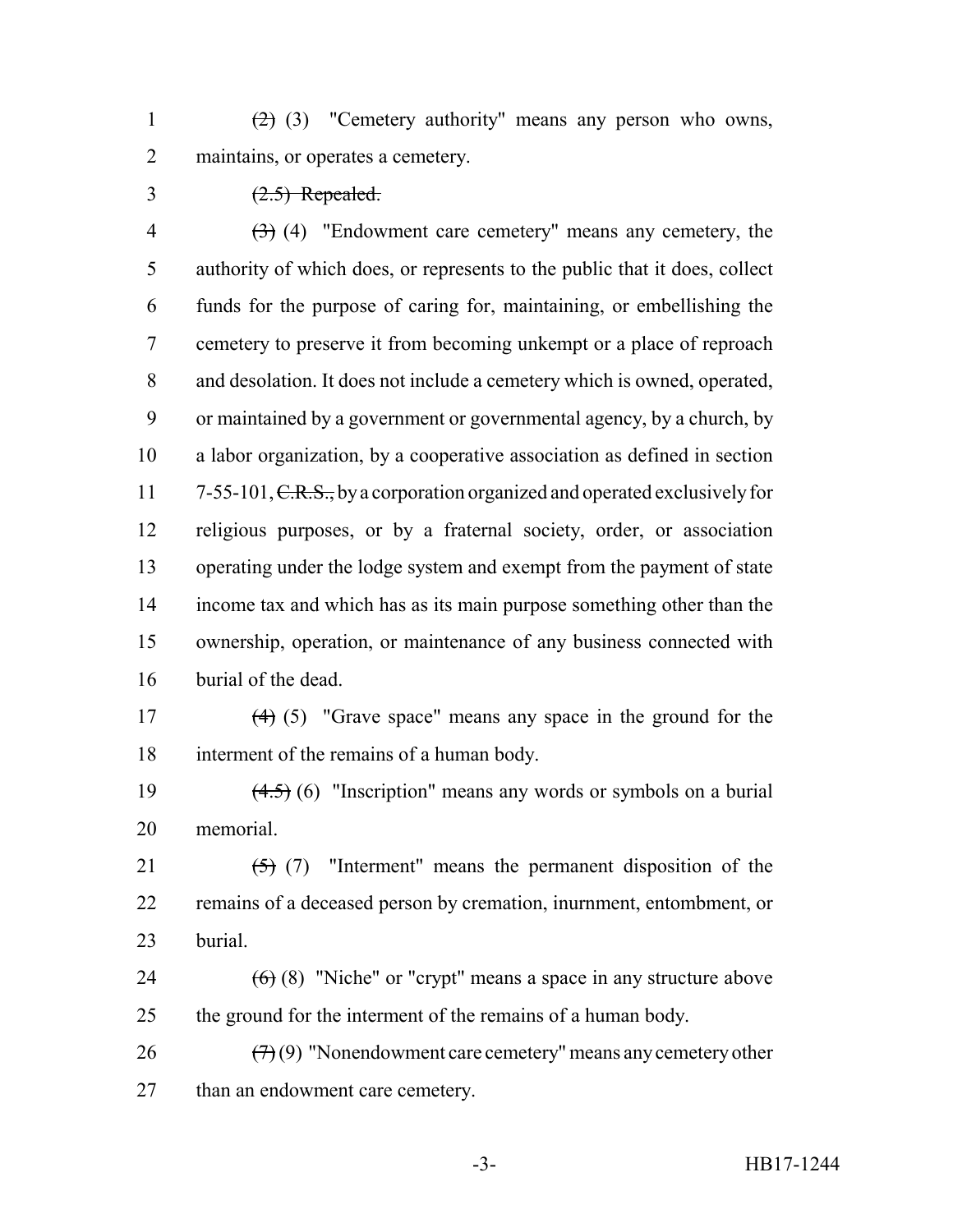1  $(8)(10)$  "Person" means a person as defined by section 2-4-401 2 (8).  $C.R.S.$ 

 **6-23-102. [Formerly 12-12-103] Organization as endowment care cemetery - when.** Any person who, after July 1, 1965, establishes or acquires a cemetery within twenty miles from the exterior boundary of any city with a population of five thousand or more, according to the latest federal decennial census, shall be organized as an endowment care cemetery.

 **6-23-103. [Formerly 12-12-104] Nonendowment section in endowment care cemetery.** Any cemetery authority of an endowment 11 care cemetery which THAT has a nonendowed section that is used only as 12 single graves for indigents may continue to donate said THE graves for the burial of indigents. Nothing in this article shall be construed to prevent a 14 cemetery authority of an endowed care cemetery from donating such a grave space for the burial of an indigent person without placing money in 16 the endowment care fund for such THE space.

 **6-23-104. [Formerly 12-12-105] Acquisition of land.** Any cemetery authority may acquire suitable and sufficient land for a cemetery 19 in a manner provided by articles 1 to 7 of title 38. C.R.S.

 **6-23-105. [Formerly 12-12-106] Plats of land to be recorded.** 21 Any cemetery authority shall cause its land or such THE portion thereof as may become necessary for that purpose to be surveyed into blocks, 23 lots, avenues, and walks and platted. The plat of ground as surveyed shall be acknowledged by some officer of the cemetery authority and filed for record in the office of the clerk and recorder of the county in which the land is situated. Each block or lot shall be regularly numbered by the 27 surveyor, and such THE numbers shall be marked on the plat.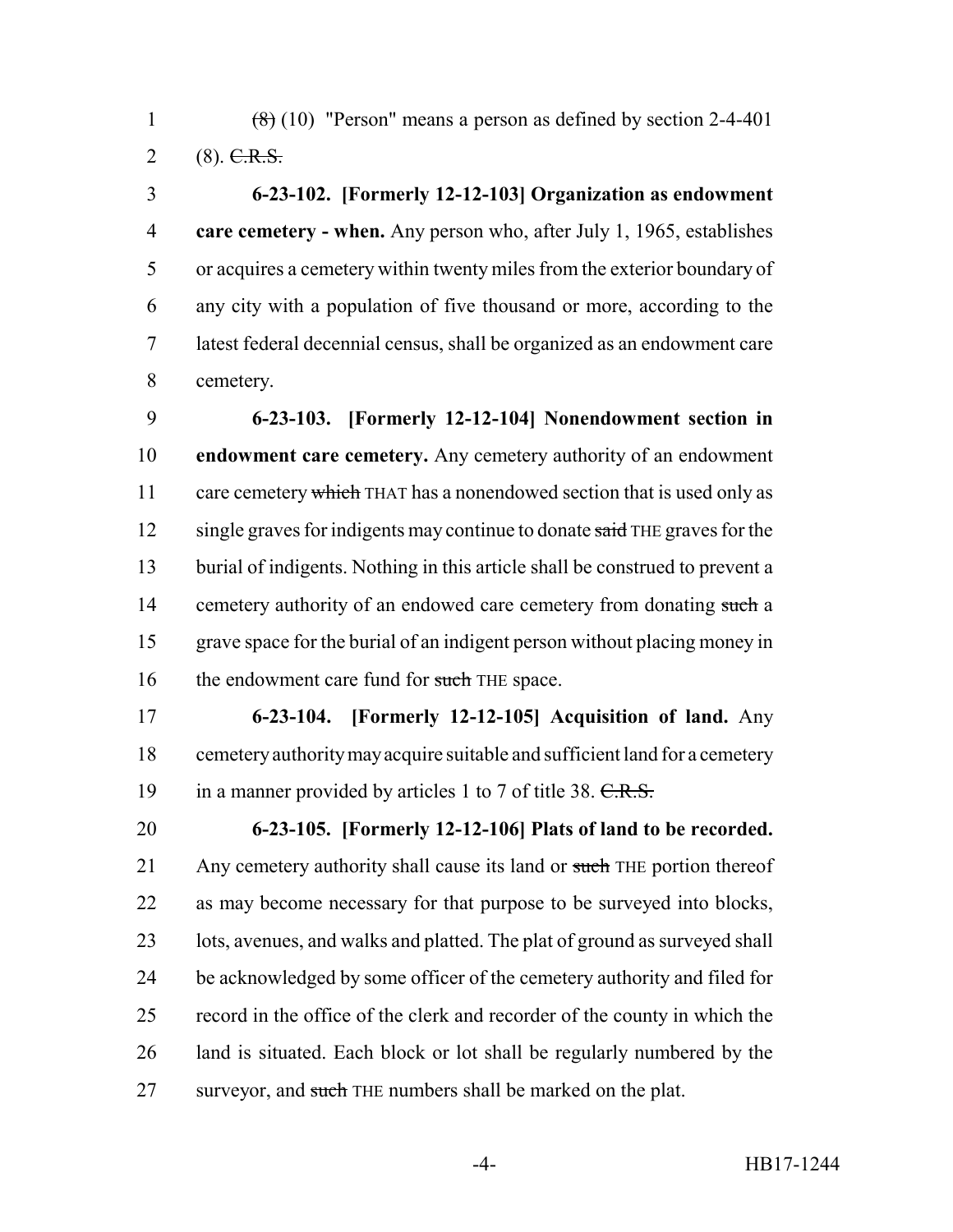**6-23-106. [Formerly 12-12-109] Endowment care fund.** (1) A cemetery authority of an endowment care cemetery shall establish an irrevocable endowment care fund for each endowment care cemetery owned, maintained, or operated by it in a state bank or trust company authorized to act as fiduciary and under the supervision of the banking board or in a national banking association authorized to act as fiduciary or in a state or federally chartered savings and loan association authorized to act as a fiduciary. Such THE endowment care fund shall be invested in investments lawful for trustees, which shall not include investments in nor mortgages on property owned or contracted for by the cemetery authority or any owned or affiliated company.

 (2) (a) A cemetery authority of an endowment care cemetery shall make deposits in the endowment care fund or, if it operates more than one endowment care fund, in the appropriate endowment care fund, in accordance with one of the following plans:

(I) Plan A:

17 It shall deposit in such THE fund not more than thirty days after any sale is completed at least fifteen percent of the sales price of any grave space and at least ten percent of the sales price of any crypt or niche, and 20 in case any sale has not been completed within sixty months after date of 21 first payment, it shall deposit in such THE fund, not later than one month after the sixtieth month, at least fifteen percent of the sales price of any grave space and at least ten percent of the sales price of any crypt or niche. A sale is completed at the time the final payment is made and no 25 balance remains due to the cemetery authority, whether or not a deed has been issued. If a contract of sale is rewritten, the date of the first payment under the original contract of sale shall be the date of first payment under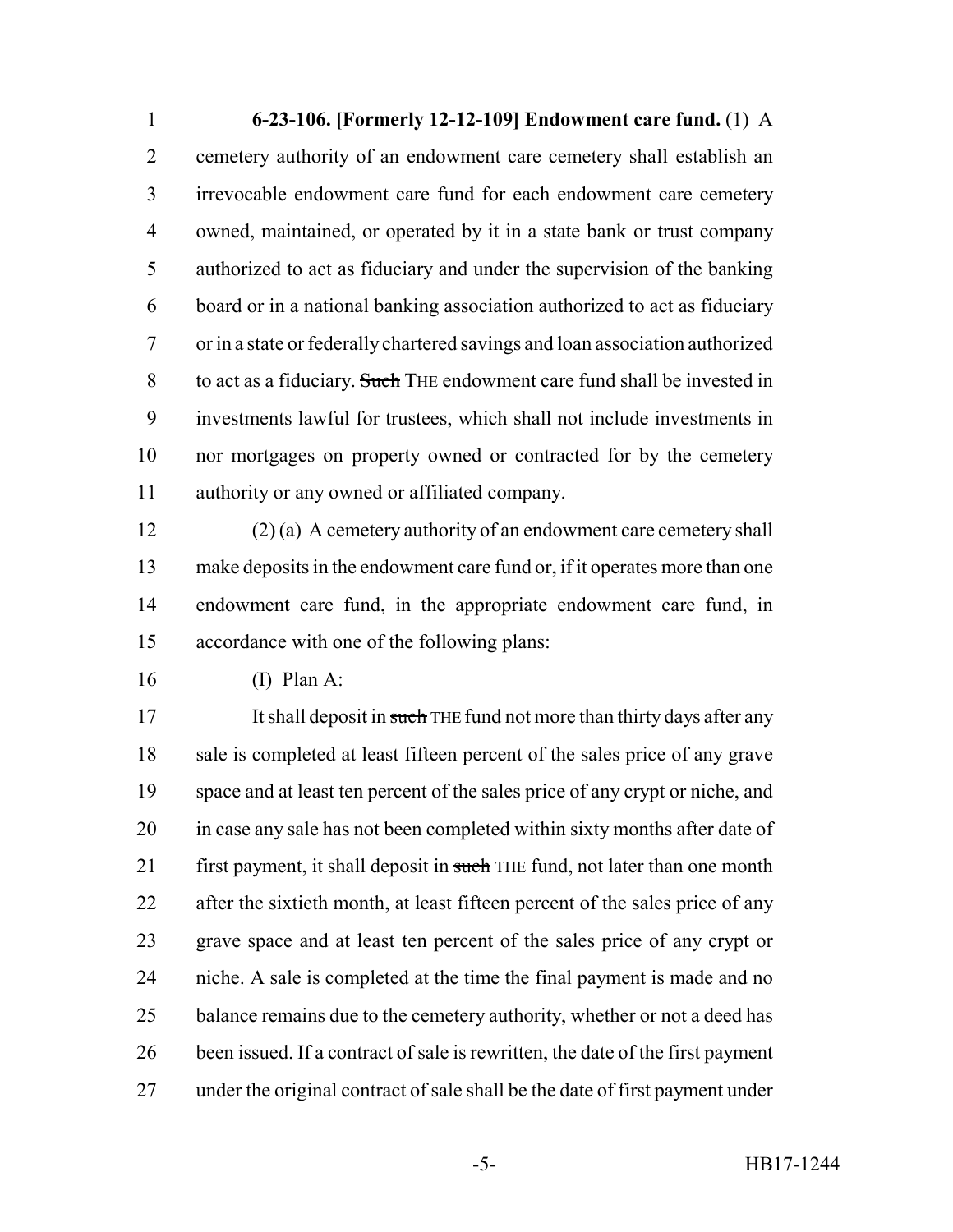the rewritten contract of sale.

(II) Plan B:

 It shall deposit, not later than thirty days after the end of the fiscal 4 year in which such THE payments are received, fifteen percent of all payments received on account of the sale of any grave space and at least ten percent of all payments received on account of the sale of a niche or crypt. This deposit requirement applies to all uncompleted sales contracts 8 which THAT carry an endowment care provision.

 (III) Plan C: (applicable only to sale of niches or crypts in a mausoleum)

11 It shall deposit in its endowment care fund for such THE mausoleum, not later than thirteen months after the end of its fiscal year in which any sale is completed, at least ten percent of the sale price of any niche or crypt, and in case any sale has not been completed within 15 twenty-four months after date of first payment, it shall deposit in such THE fund, not later than one month after the end of its fiscal year in which 17 the last day of such THE twenty-four month period occurs, at least ten percent of the sales price of any niche or crypt. A sale is completed at the time the final payment is made and no balance remains due to the cemetery authority, whether or not a deed has been issued. If a contract of sale is rewritten, the date of first payment under the original contract of sale shall be the date of first payment under the rewritten contract of sale.

 (b) As to any endowment care cemetery in operation on July 1, 1965, this subsection (2) shall only apply to all sales contracts entered 26 into on or after said THE date.

(3) (a) The cemetery authority of an endowment care cemetery,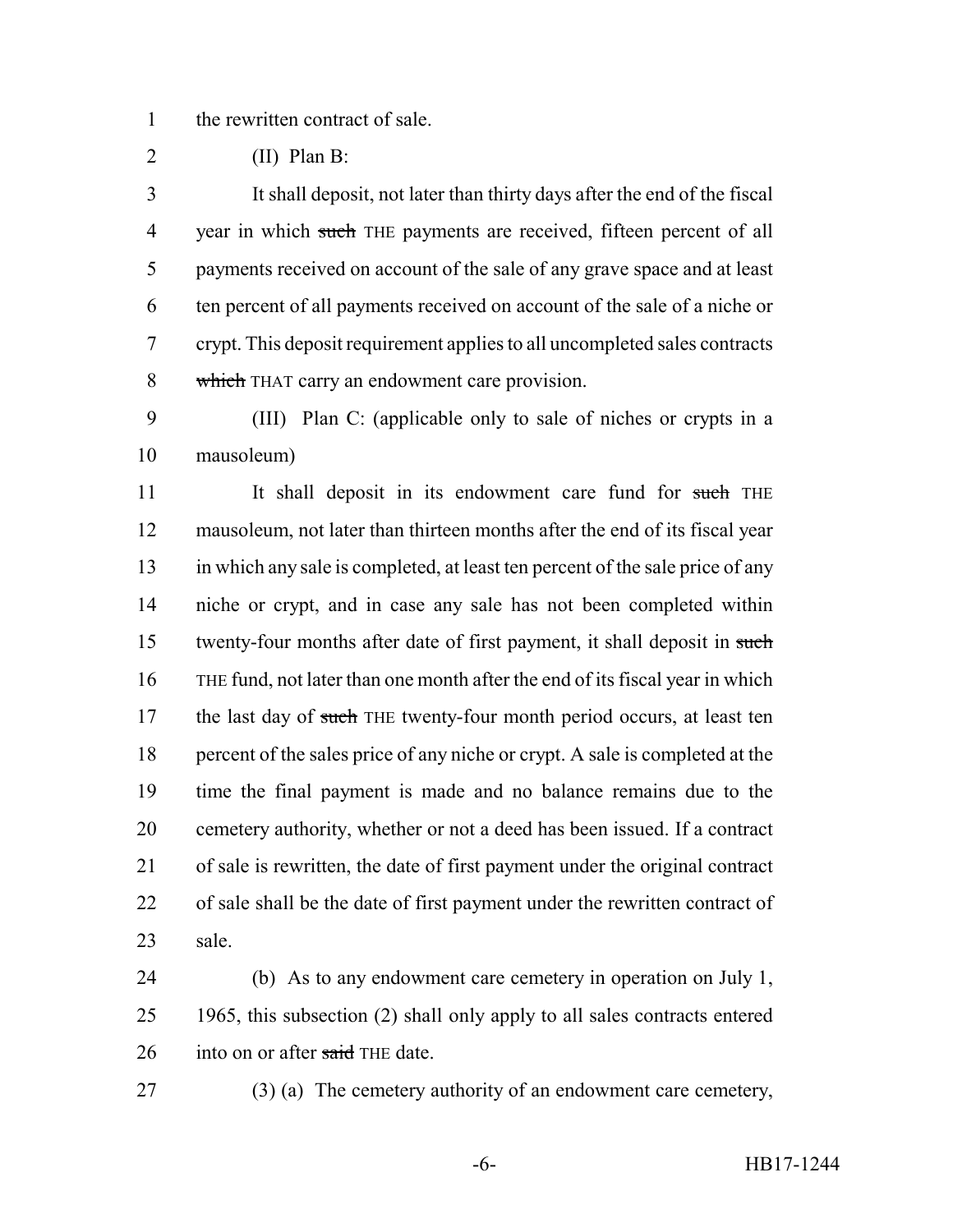before commencing operation, on or after July 1, 1965, shall have on deposit in the endowment care fund a sum in accordance with the following scale:

 For 10,000 or less population .................... \$10,000 For more than 10,000 but less than 20,000 6 population .................................. \$15,000 For 20,000 but less than 25,000 population ......... \$20,000 For 25,000 or more population ................... \$25,000 (b) "Population" means the people residing within a twenty-mile radius of the location of the endowment care cemetery, the population figure to be taken from the latest federal decennial census.

12 (c) The cemetery authority for such THE endowment care cemetery 13 shall thereafter make deposits in accordance with subsection (2) of this 14 section. When such THE deposits have reached twice the amount stated in the above table, the cemetery authority may withdraw the sum of the initial deposit in amounts equal to the amounts deposited thereafter until the initial deposit has been withdrawn.

 (4) A cemetery authority of a nonendowment care cemetery which converts to operation as an endowment care cemetery on or after July 1, 1965, shall deposit in its endowment care fund the sum of ten thousand dollars before making any further sale of any grave space or niche or 22 crypt. The cemetery authority for such THE cemetery shall thereafter make deposits in accordance with subsection (2) of this section until total deposits into the endowment care fund have reached twenty thousand dollars. It may thereafter withdraw from the initial ten thousand dollar deposit amounts equal to the amounts of deposits thereafter made until the entire ten thousand dollar initial deposit has been withdrawn and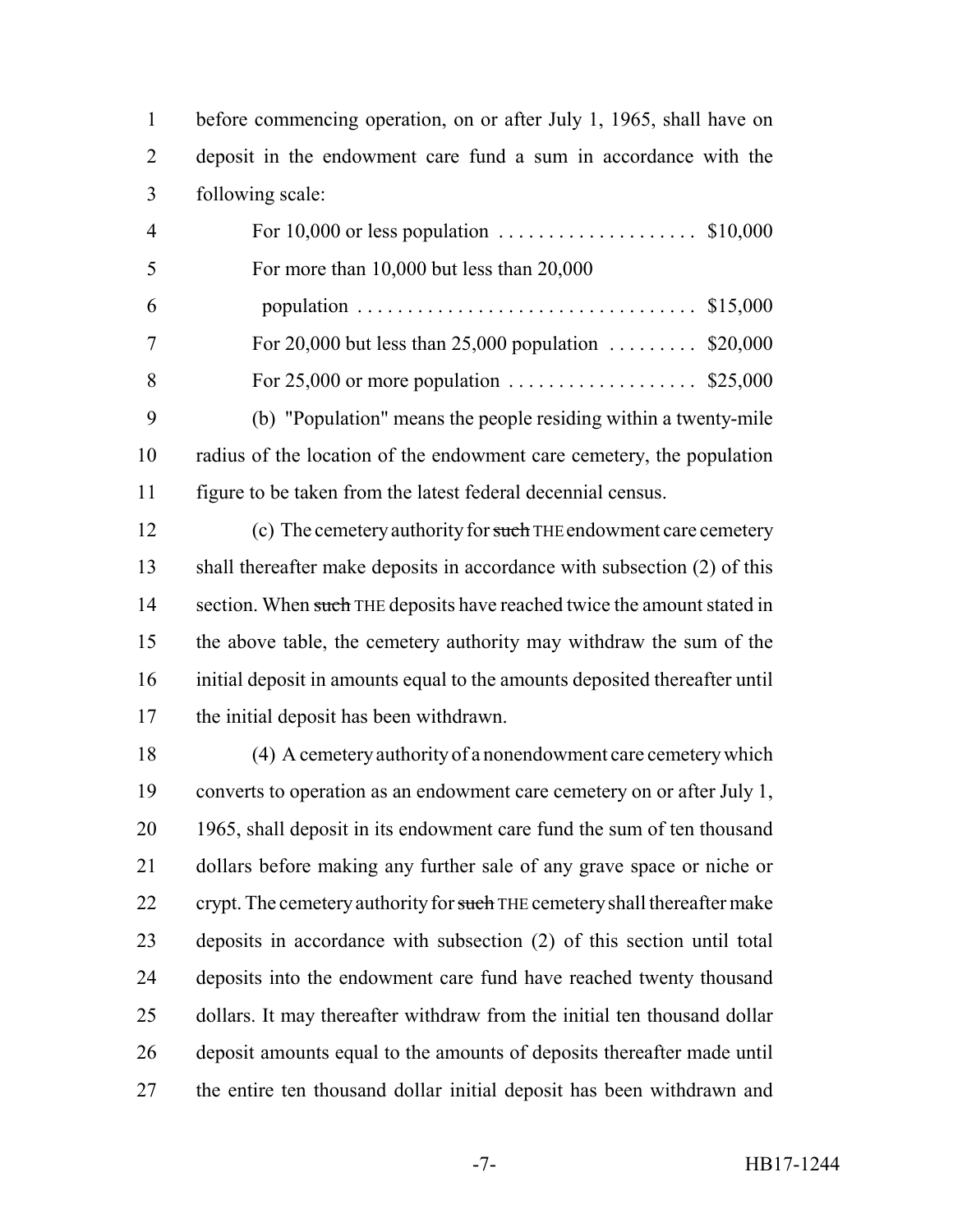replaced by deposits in accordance with subsection (2) of this section.

 (5) The cemetery authority of an endowment care cemetery that constructs foundations for the setting of markers or memorials and 4 receives payment for the care of such THE markers or memorials as part of the cost of foundation construction, setting charges, or itemized 6 endowment requirements shall deposit all of said THE care payments in their irrevocable endowment care fund not later than one month after the 8 end of its fiscal year in which such THE payments are received.

 (6) The cemetery authority of an endowment care cemetery shall 10 keep in its principal office a copy of the report referred to in section  $12-12-110$  SECTION 6-23-107, which shall be available to any grave space, niche, or crypt owner or his OR HER duly authorized representative for inspection and study.

 (7) The endowment care fund, for all purposes, shall constitute a nonprofit irrevocable trust fund. Endowment care is a provision for the benefit and protection of the public by preserving and keeping cemeteries from becoming unkempt and places of reproach and desolation in the communities in which they are situated. The income and increments and gains from such THE funds are for the benefit of the public for the 20 purposes provided for in such THE trusts.

 **6-23-107. [Formerly 12-12-110] Reports.** (1) Each cemetery authority shall keep on file annually, within three months after the end of its fiscal year, a written report setting forth:

 (a) The total amount deposited in the endowment care fund, listing separately the total amounts paid for endowment of grave spaces, for niches, and for crypts, in accordance with the provisions of section  $12-12-109$  SECTION 6-23-106;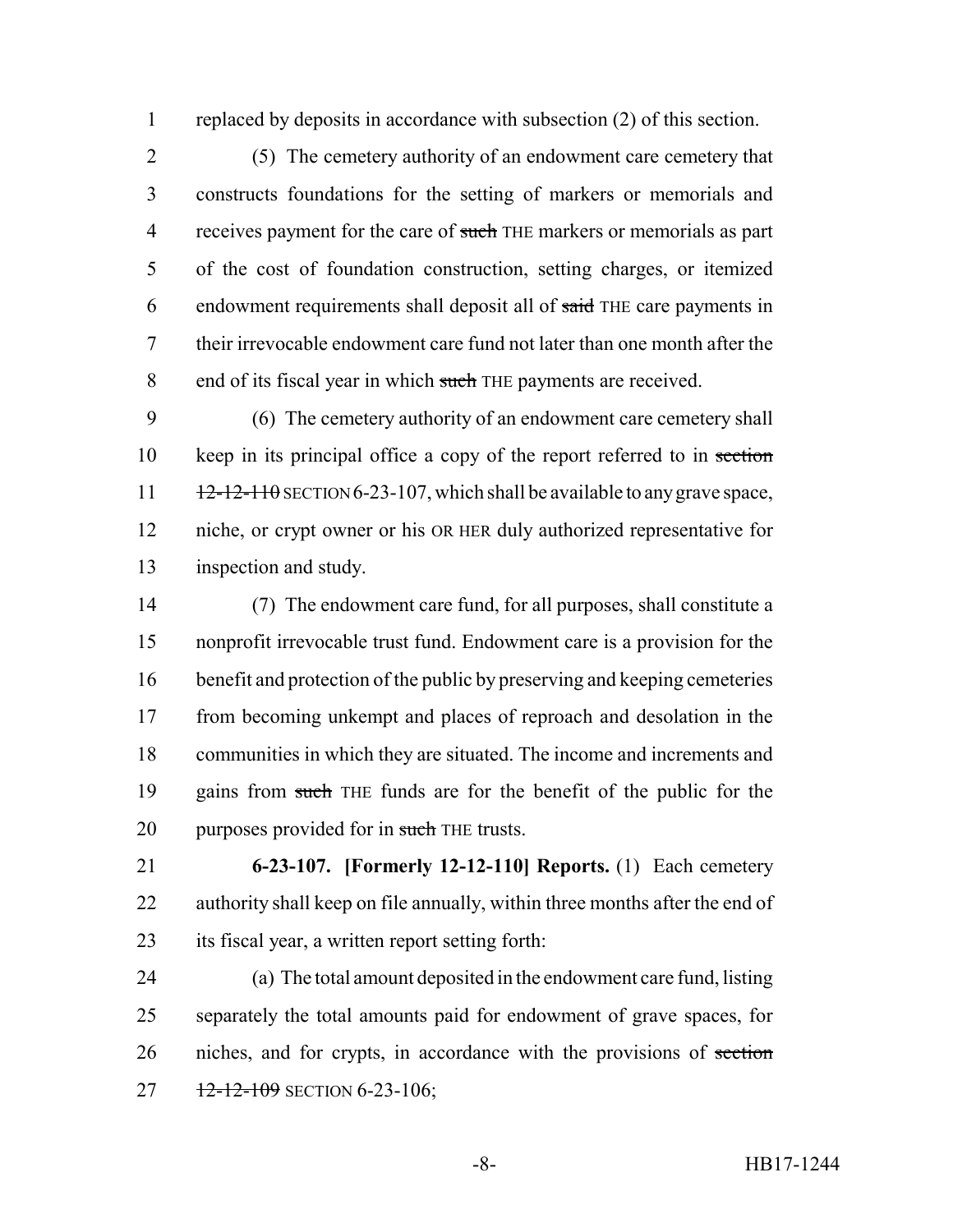(b) The total amount of endowment care funds invested in each of 2 the investments authorized by law and the amount of cash on hand not invested;

 (c) Any other facts necessary to show the actual financial condition of the fund; and

 (d) The total number of interments and entombments for the preceding year.

 (2) Each such report shall be verified by the owner or by the president or the vice-president and one other officer of the cemetery authority and shall be attested to by the accountant, auditor, or other person preparing the same.

 (3) (Deleted by amendment, L. 92, p. 1606, § 149, effective May 13  $20, 1992.$ 

 **6-23-108. [Formerly 12-12-113] Delivery of copy of contract - required.** A duplicate original of any contract entered into between a purchaser of any lot, grave space, interment right, niche, or crypt and any cemetery authority shall be given to the buyer at the time both parties become bound by the contract and any consideration whatsoever is given by the buyer and retained pursuant to the contract by the cemetery authority.

 **6-23-109. [Formerly 12-12-113.5] Burial memorial - changes - notice of ownership.** (1) No person other than the owner of a burial memorial or a person authorized by the owner of the burial memorial 24 shall make a change to the inscription on such THE burial memorial.

 (2) If a burial memorial is to be placed at a grave space, niche, or crypt that is purchased on or after July 1, 2004, the cemetery authority shall give written notice to the purchaser of the grave space, niche, or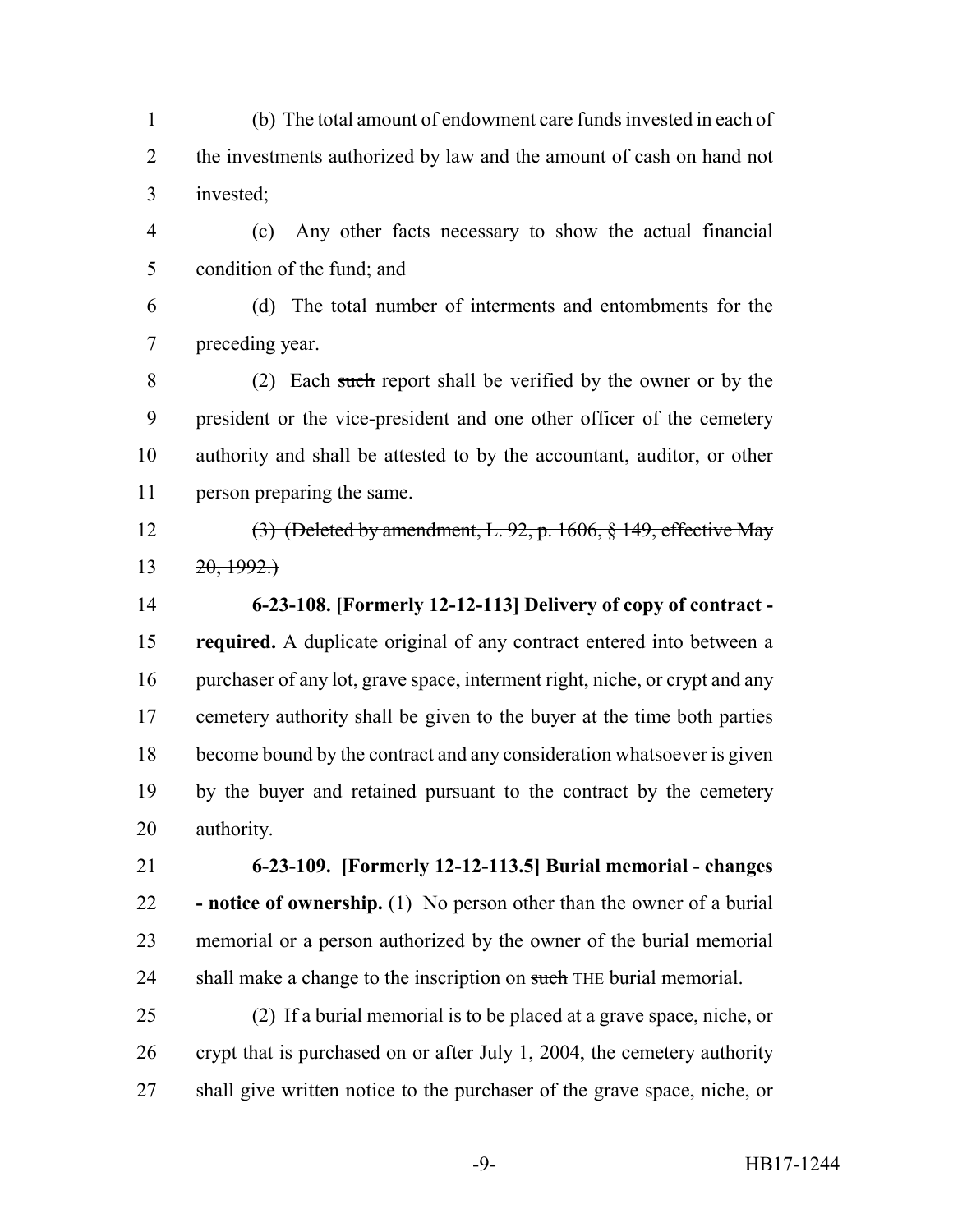1 crypt of who shall be the owner of such THE burial memorial and, as owner, who shall be entitled to make or authorize a change to the 3 inscription on such THE burial memorial.

 (3) Any person violating the provisions of subsection (1) of this section commits the crime of defacing property as defined in section 6 18-4-509 (1)(b). C.R.S.

 **6-23-110. [Formerly 12-12-114] Discrimination.** There shall be no limitation, restriction, or covenant based upon race, color, sex, sexual orientation, marital status, disability, national origin, or ancestry on the size, placement, location, sale, or transfer of any cemetery grave space, niche, or crypt or in the interment of a deceased person.

 **6-23-111. [Formerly 12-12-115] Violations - penalties.** (1) It is unlawful for any person to sell or offer to sell a grave space, niche, or crypt upon the promise, representation, or inducement of resale at a financial profit.

 (2) (Deleted by amendment, L. 92, p. 1607, § 152, effective May  $17 \quad 20,1992.$ 

18  $(3)(2)$  Any person who violates any provision of this article is guilty of a misdemeanor and, upon conviction thereof, shall be punished by a fine of not more than one thousand dollars, or by imprisonment in 21 the county jail for not more than one year, or by both such A fine and imprisonment. Whenever any person has reason to believe that any person 23 is liable to punishment under this article, such THE person may certify the facts to the district attorney of the judicial district in which the alleged violation occurred who shall cause appropriate proceedings to be brought. 26 (4) (Deleted by amendment, L. 92, p. 1607, § 152, effective May  $27 \frac{20,1992.}{ }$ 

-10- HB17-1244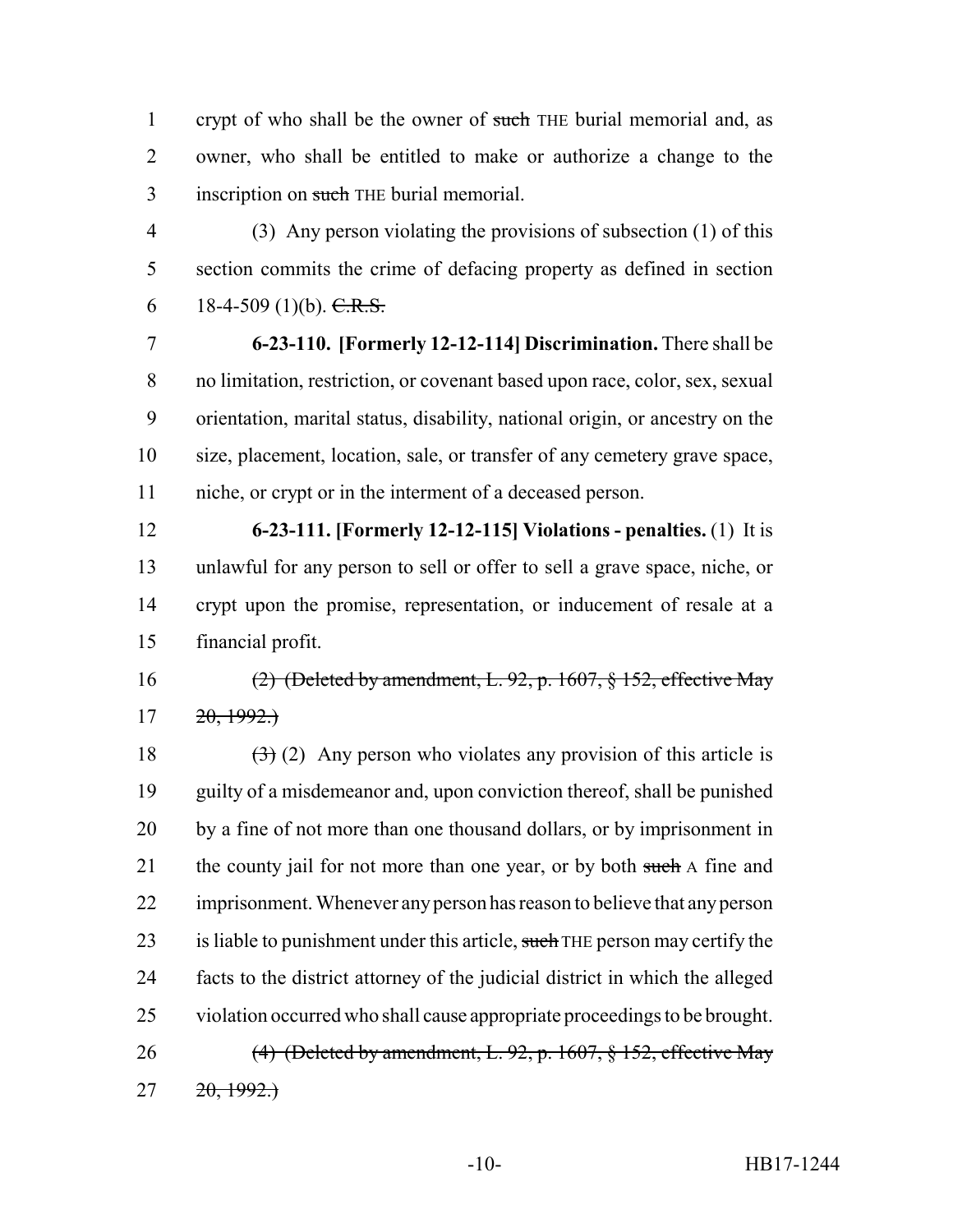**6-23-112. [Formerly 12-12-116] Abandoned graves - right to reclaim.** (1) If there is a lot, grave space, niche, or crypt in a cemetery in which no remains have been interred, no burial memorial has been placed, and no other improvement has been made for a continuous period of no less than seventy-five years, a cemetery authority may initiate the process of reclaiming title to the lot, grave space, niche, or crypt in accordance with this section.

 (2) A cemetery authority seeking to reclaim a lot, grave space, niche, or crypt shall:

 (a) Send written notice of the cemetery authority's intent to reclaim title to the lot, grave space, niche, or crypt to the owner's last-known address by first-class mail; and

 (b) Publish a notice of the cemetery authority's intent to reclaim title to the lot, grave space, niche, or crypt in a newspaper of general circulation in the area in which the cemetery is located once per week for four weeks.

 (3) The notice required by subsection (2) of this section shall clearly indicate that the cemetery authority intends to terminate the owner's rights and title to the lot, grave space, niche, or crypt and include a recitation of the owner's right to notify the cemetery authority of the owner's intent to retain ownership of the lot, grave space, niche, or crypt.

 (4) If the cemetery authority does not receive from the owner of the lot, grave space, niche, or crypt a letter of intent to retain ownership of the lot, grave space, niche, or crypt within sixty days after the last 25 publication of the notice required by paragraph  $(b)$  of subsection  $(2)$  SUBSECTION (2)(b) of this section, all rights and title to the lot, grave space, niche, or crypt shall transfer to the cemetery authority. The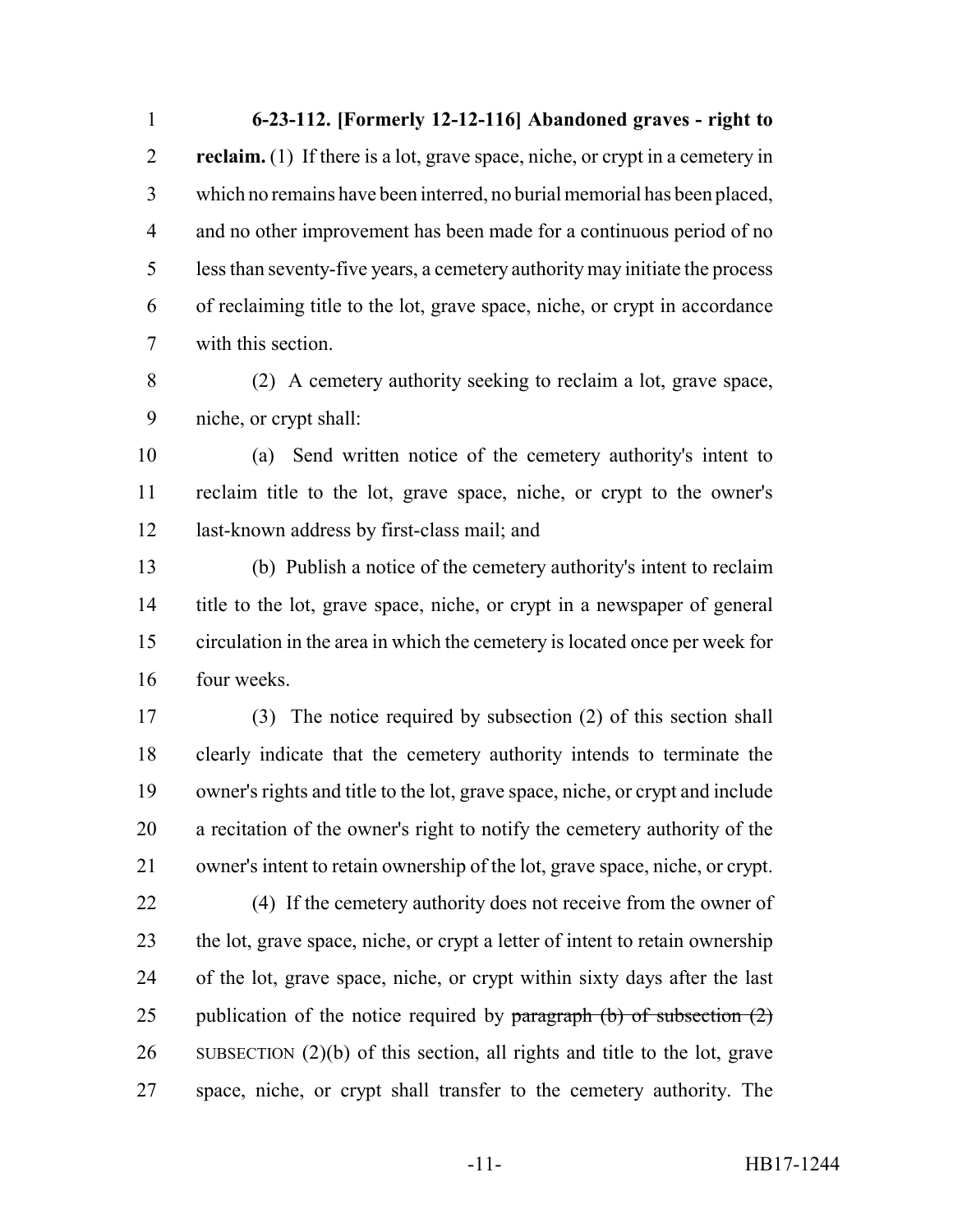cemetery authority may then sell, transfer, or otherwise dispose of the lot, grave space, niche, or crypt without risk of liability to the prior owner of the lot, grave space, niche, or crypt.

 (5) A cemetery authority that reclaims title to a lot, grave space, niche, or crypt in accordance with this section shall retain in its records for no less than one year a copy of the notice sent pursuant to paragraph 7 (a) of subsection (2) SUBSECTION (2)(a) of this section and a copy of the 8 notice published pursuant to  $\frac{\text{parameter of}}{\text{parameter of}}$  subsection  $(2)$  SUBSECTION  $(2)(b)$  of this section.

 (6) If a person submits to a cemetery authority a legitimate claim to a lot, grave space, niche, or crypt that the cemetery authority has reclaimed pursuant to this section, the cemetery authority shall transfer to the person at no charge a lot, grave space, niche, or crypt that, to the extent possible, is equivalent to the reclaimed lot, grave space, niche, or crypt.

 (7) Notwithstanding any provision of law to the contrary, on and 17 after August 7, 2006, a cemetery authority shall not convey title to the real property surveyed as a lot in a cemetery for use as a burial space. A cemetery authority may grant interment rights to a lot, grave space, niche, or crypt in a cemetery.

 **SECTION 2.** In Colorado Revised Statutes, 7-47-101, **amend** 22  $(1.5)(b)$  as follows:

 **7-47-101. Who may organize - powers.** (1.5) (b) This 24 subsection (1.5) applies only to cemeteries as defined in section 25  $12-12-101$  (1.5), C.R.S. SECTION 6-23-101 (2).

 **SECTION 3.** In Colorado Revised Statutes, 38-1-202, **amend** (2) 27 introductory portion and  $(2)(d)$  as follows: